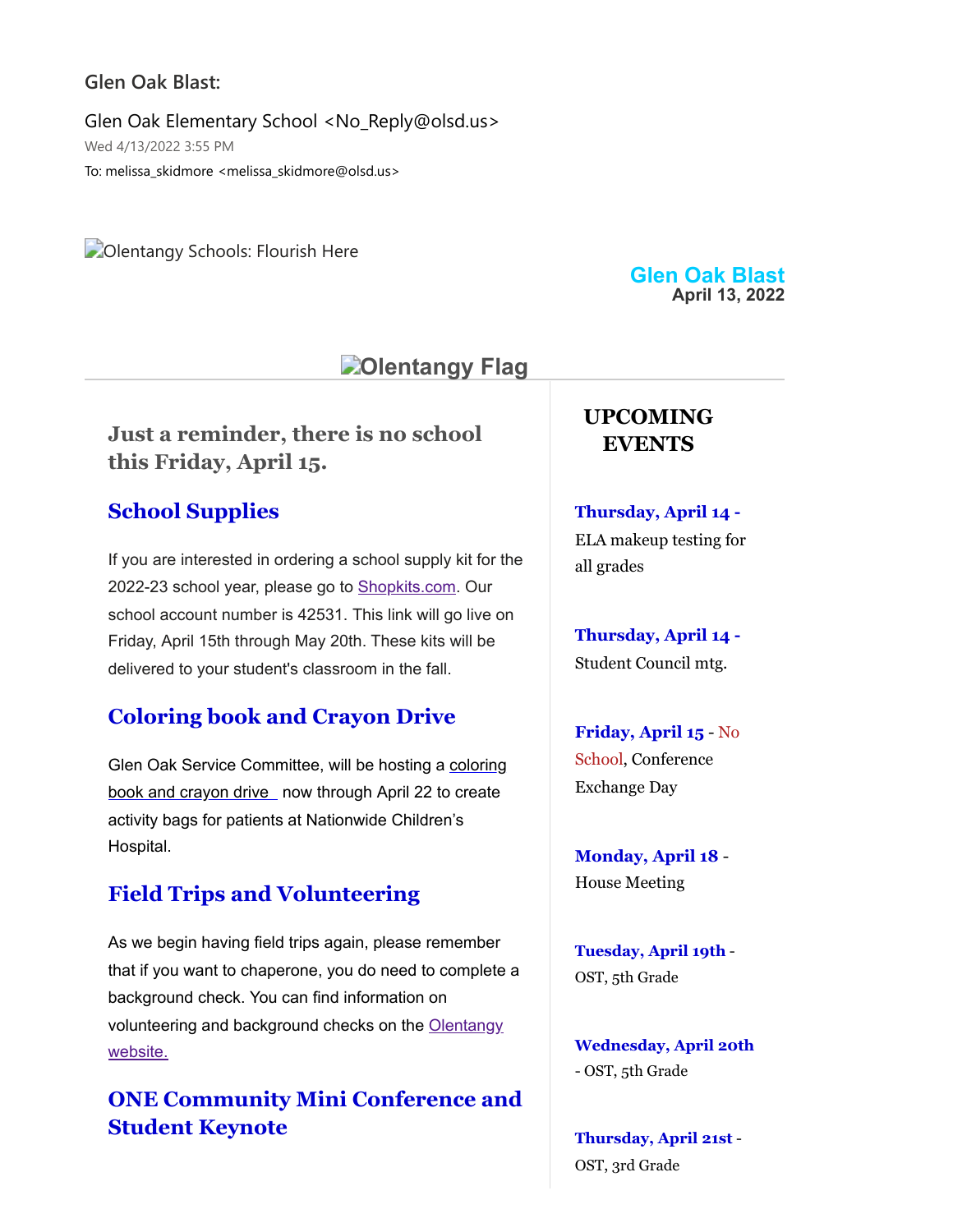Olentangy Schools invites you to attend the ONE Community Mini Conference on Saturday, April 23, 2022 from 8:00 a.m. to 12:30 p.m. at Liberty High School. The mini conference will feature expert and student facilitated workshops across a variety of diversity, equity, and inclusion topics. In the keynote presentation, Olentangy students will present a TED style talk and share powerful [messages of identity, community, and resilience.](http://docs.google.com/forms/d/e/1FAIpQLSf31jCFVZG3pcJPd1DpqABIcvt3tmTdqhHjOXeeRLCLLstLyQ/viewform?usp=sf_link) RSVP here to join us for an opportunity to reflect, learn, and grow together.

## **Notes from Music**

May is the month of musicals here at GOES! Third graders will be performing Seussical on Tuesday, May 3rd at 6:00p.m. during our Asian/ Pacific Islander Cultural Night. The second grade performance will take place on Thursday, May 5th at 7:00. Students can choose their own jungle animal and costume. Our first graders will be performing Camp Skeeter songs on May 12th at 7:00p.m. Kindergartners will perform on Monday, May 9th at 2:45 and Tuesday, May 10th at 2:45. Parents are invited to all performances. Information for each will be coming home soon.

#### **News from Guidance**

Next week, the fifth and third graders will be taking the Ohio's State Test in math. Students have the opportunity to have the test read aloud to them by using a text-tospeech feature. Your child will need to bring in headphones to access this tool. 5th grade will be testing Tuesday and Wednesday, and 3rd grade will be testing next Thursday and Friday. Mr. Bickley will be working with second grade starting tomorrow. We will be learning about the differences between tattling and reporting. We'll also be reading A Bad Case of Tattle Tongue.

## **News from the Gym**

Congratulations to Johansen/Ziraldo's class for winning the Golden Shoe award. We are working on our striking **Friday, April 21st** - OST, 3rd Grade

**Friday, April 22nd** - 2nd Grade Field Trip

**Tuesday, April 26th & Wednesday, April 27** - 3rd Grade Field Trip

**Friday, April 29th** - 1st Grade Field Trip

## **Specials Rotation Days**

Thurs., April 14 - A Day Fri., April 15 - NO **SCHOOL** Mon. April 18 - B Day Tues. April 19 - C Day Wed. April 20 - D Day

**EXTRA INFORMATION**

> **Golden Goat Winner is.... [Ms. Cretella's 1st](https://docs.google.com/document/d/1DGEtQL0Qzd8TUXE4U-YVkNNrv5VgslqtV6LJh_k3c9U/edit?usp=sharing) Grade class**

[2021-22 Calendar](https://resources.finalsite.net/images/v1623338803/olentangyk12ohus/sz9j8nno6oh20v3wyps6/2021-2022DistrictCalendarApproved4-23-20_1updated.pdf),

[2022-23 Calenda](https://resources.finalsite.net/images/v1620050549/olentangyk12ohus/qd6qvmokm7y6lk1e4riu/2022-2023OLSDistrictCalendar.pdf)r

[Kindergarten calendar](https://resources.finalsite.net/images/v1610728354/olentangyk12ohus/suvljtjbbcrvefp8t0eg/Kindergarten2021-2022Calendar-FINAL11321.pdf)